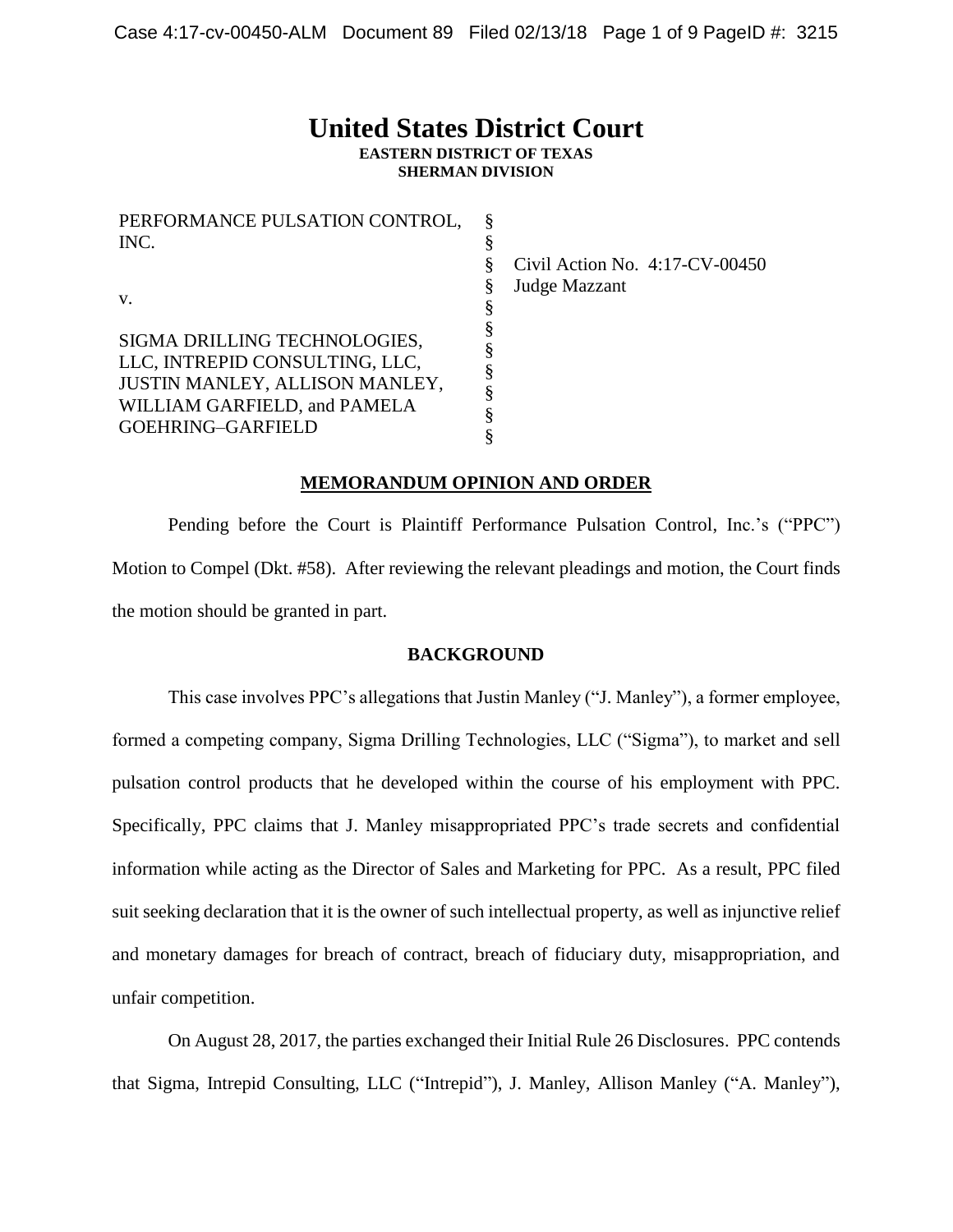William Garfield ("Garfield"), and Pamela Goehring-Garfield ("Goehring") (collectively "Defendants") failed to produce any of the materials they generally described in their disclosures or state when they intended to produce such materials. On September 14, 2017, PPC sent more than 850 Requests for Production to Defendants. *See* (Dkt. #58, Exhibits 1–6). On October 16, 2017, Defendants objected and responded to PPC's requests. *See* (Dkt. #58, Exhibits 7–12). Subsequently, on December 6, 2017, PPC sent a conference letter to Defendants detailing issues it believed existed as to Defendants' production and also narrowing their discovery requests (Dkt. #58, Exhibit 23). In response to the letter, on December 20, 2017, Defendants produced additional documents. Despite the supplemental production, on December 22, 2017, the Court held a telephonic conference to discuss the discovery dispute and recommended that the parties file briefing on the issue.

On December 28, 2017, PPC filed its Motion to Compel (Dkt. #58). On January 11, 2018, Defendants filed their response (Dkt. #63). On January 18, 2018, PPC filed its reply (Dkt. #70), and on January 25, 2018, Defendants filed their sur-reply (Dkt. #75).

#### **LEGAL STANDARD**

Under Federal Rule of Civil Procedure 26(b)(1), parties "may obtain discovery regarding any non[-]privileged matter that is relevant to any party's claim or defense . . . ." FED. R. CIV. P.  $26(b)(1)$ . Relevance, for the purposes of Rule  $26(b)(1)$ , is when the request is reasonably calculated to lead to the discovery of admissible evidence. FED. R. CIV. P. 26(b)(1); *Crosby v. La. Health & Indem. Co.*, 647 F.3d 258, 262 (5th Cir. 2011). The Court's scheduling order requires that the parties produce, as part of their initial disclosure, "documents containing, information 'relevant to the claim or defense of any party.'" (Dkt. #40 at pp. 3–4). Moreover, the Local Rules of the Eastern District of Texas provide further guidance suggesting that information is "relevant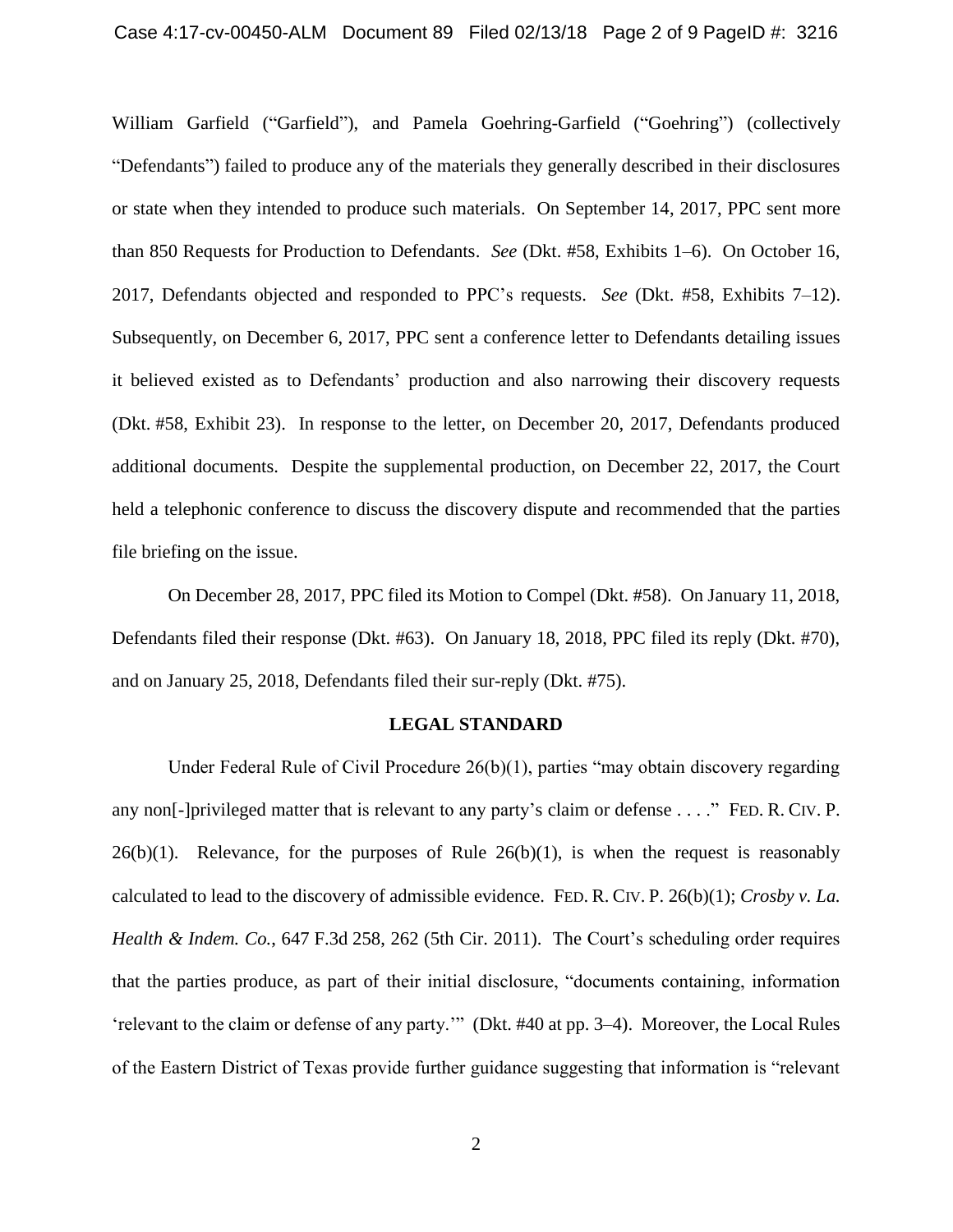to any party's claim or defense [if]: (1) it includes information that would support the disclosing parties' contentions; . . . (4) it is information that deserves to be considered in the preparation, evaluation or trial of a claim or defense. . . ." LOCAL RULE CV-26(d). It is well established that "control of discovery is committed to the sound discretion of the trial court." *Freeman v. United States*, 556 F.3d 326, 341 (5th Cir. 2009) (quoting *Williamson v. U.S. Dep't of Agric.*, 815 F.2d 368, 382 (5th Cir. 1987)).

Rule 37 of the Federal Rules of Civil Procedure allows a discovering party, on notice to other parties and all affected persons, to "move for an order compelling disclosure or discovery." FED. R. CIV. P. 37(a)(1). The moving party bears the burden of showing that the materials and information sought are relevant to the action or will lead to the discovery of admissible evidence. *Export Worldwide, Ltd. v. Knight*, 241 F.R.D. 259, 263 (W.D. Tex. 2006). Once the moving party establishes that the materials requested are within the scope of permissible discovery, the burden shifts to the party resisting discovery to show why the discovery is irrelevant, overly broad, unduly burdensome or oppressive, and thus should not be permitted. *Id.*

Federal Rule of Civil Procedure 34 governs requests for production of documents, electronically stored information, and tangible things. Rule 34 requires responses to "either state that inspection and related activities will be permitted as requested or state with specificity the grounds for objecting to the request, including the reasons." FED. R. CIV. P. 34(b)(2)(B). "An objection [to the entire request] must state whether any responsive materials are being withheld on the basis of that objection." FED. R. CIV. P. 34(b)(2)(C). On the other hand, "[a]n objection to part of a request must specify the part and permit inspection of the rest." FED. R. CIV. P.  $34(b)(2)(C)$ .

After responding to each request with specificity, the responding attorney must sign their request, response, or objection certifying that the response is complete and correct to the best of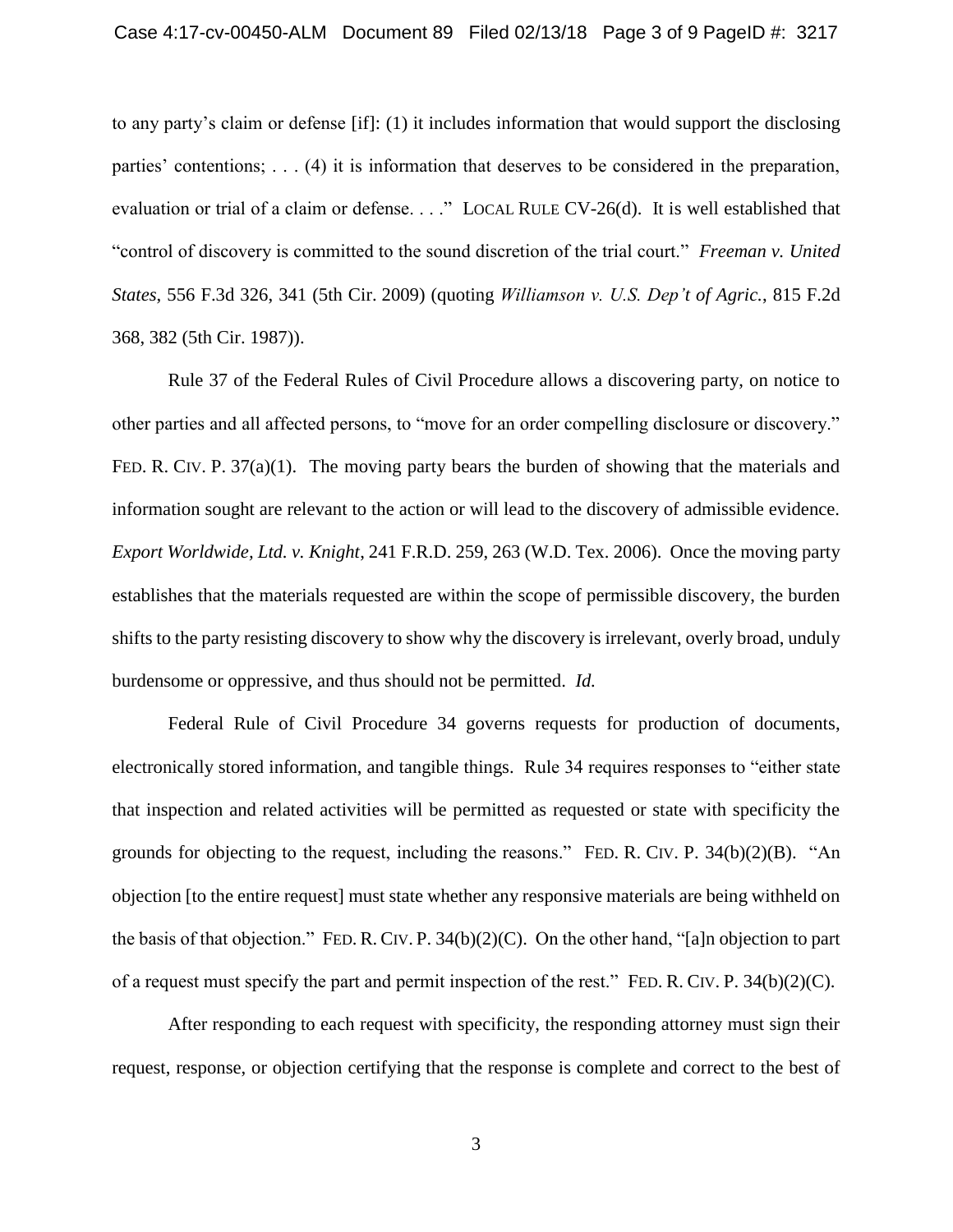the attorney's knowledge and that any objection is consistent with the rules and warranted by existing law or a non-frivolous argument for changing the law. FED. R. CIV. P. 26(g). This rule "simply requires that the attorney make a reasonable inquiry into the factual basis of his response, request, or objection." Fed. R. Civ. P. 26(g) advisory committee note (1983).

The federal rules follow a proportionality standard for discovery. FED. R. CIV. P. 26(b)(1). Under this requirement, the burden falls on both parties and the court to consider the proportionality of all discovery in resolving discovery disputes. FED. R. CIV. P. 26(b)(1), advisory committee note (2015). This rule relies on the fact that each party has a unique understanding of the proportionality to bear on the particular issue. *Id.* For example, a party requesting discovery may have little information about the burden or expense of responding. *Id.* "The party claiming undue burden or expense ordinarily has far better information—perhaps the only information with respect to that part of the determination." *Id.*

#### **ANALYSIS**

In its motion, PPC "seeks an order compelling Defendants to produce four (4) general categories of documents and tangible items from time periods before, during, and after J. Manley's employment." (Dkt. #58 at p. 2). Specifically, PPC seeks:

(1) Emails and documents sent to or received from any "PPC Contact" and similar documents sent to or received from relevant third parties.

(2) Emails and documents relating to PPC trade secrets, specific pulsation control products, and pulsation control generally.

(3) Emails and documents relating to Defendants' scope of work with PPC, information owned by PPC, and emails to and from PPC.

(4) Emails and documents relating to Defendants' competitive business.

(Dkt. #58 at pp. 10–13).

Defendants claim that, in response to Plaintiff's 850 separate requests for production, they "provided Plaintiff with written responses to the requests and objected where necessary to preserve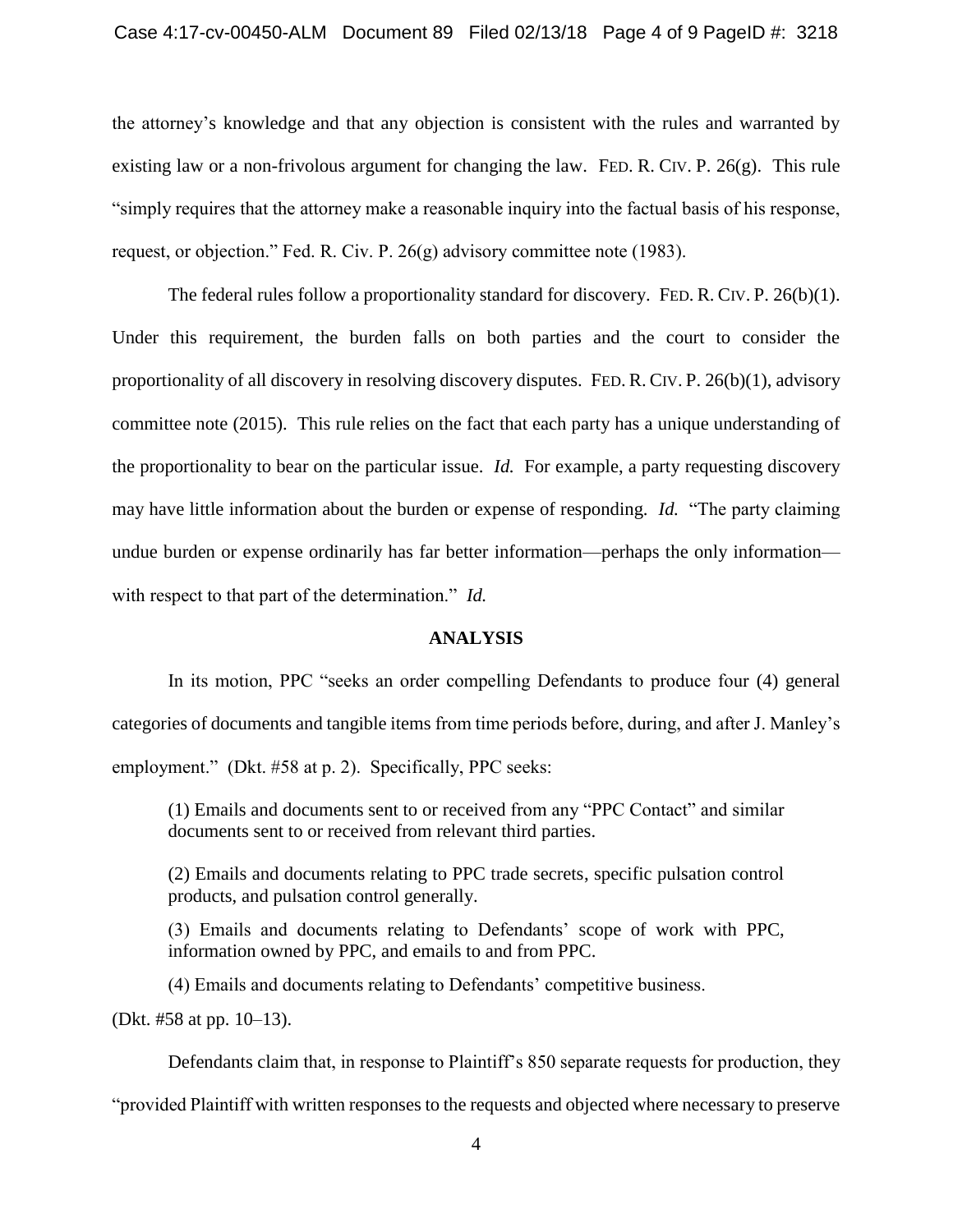the protected status of their trade secrets." (Dkt. #63 at p. 3). As such, Defendants claim that the only documents they did not produce are: "(a) documents they do not possess; and (b) Defendants' proprietary and confidential trade secrets, the discovery of which is protected under substantive Texas law." (Dkt. #63 at p. 6).

## **I. Emails and Documents Sent to or Received from Any "PPC Contact" and Similar Documents Sent to or Received from Relevant Third Parties**

PPC seeks documents sent to or received from any "PPC Contact" or relevant third party. PPC contends such information is relevant to PPC's trade secret misappropriation claims since J. Manley and A. Manley "were both privy to several lists of 'PPC contacts' during their employment and J. Manley sent those lists to his own personal email addresses during his employment." (Dkt. #58 at p. 10). Further, PPC claims that "any communications or documents sent or received from such third parties would show the extent to which Defendants have misappropriated PPC's confidential information." (Dkt. #58 at p. 10).

Originally, PPC defined "PPC Contact" as "any current or prospective PPC customer, vendor, supplier, distributor, reseller, contractor, manufacturer, and/or current and former PPC employee with whom You have any contact with or whose name became known to You during your employment with PPC." (Dkt. #58, Exhibit 1 at p. 5). Defendants objected classifying the definition as overly broad. On December 6, 2017, PPC sent Defendants a conference letter limiting its definition of "PPC Contact" to an exhibit listing specific PPC contacts, including clients, customers, and vendors (Dkt. #58, Exhibit 23). Further, the conference letter limited "relevant third parties" to "those third parties described or defined in Plaintiff's requests." (Dkt. #58, Exhibit 23 at p. 3). In response to the conference letter, on December 20, 2017, Defendants produced additional documents "and are conducting additional searches based on that information." (Dkt. #63 at p. 9).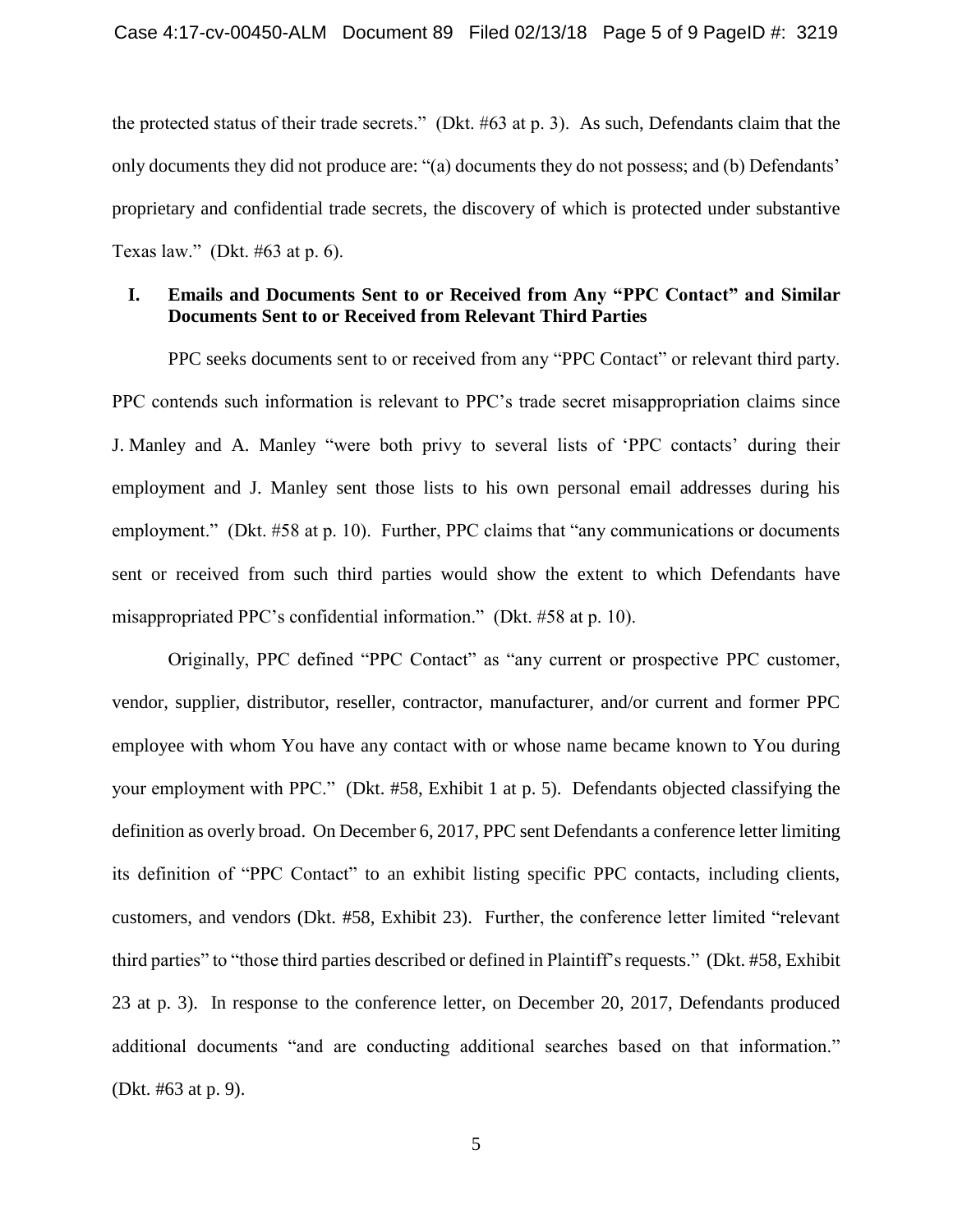The Court finds that to the extent Defendants have not already done so, they must produce documents sent to or received from any "PPC Contact" or "third party" as limited in the conference letter. However, the Court narrows such production to documents and communications dated during and after the time of Defendants' employment.

## **II. Emails and Documents Relating to PPC Trade Secrets, Specific Pulsation Control Products, and Pulsation Control Generally**

PPC seeks "all emails and documents relating to specific PPC trade secrets, including CFC Kits, the Acoustic Assassin, and/or the Automated Charging Kits." (Dkt. #58 at p. 11). PPC alleges that because such products belong to it production of said emails and documents are relevant to this lawsuit and "should be produced immediately." (Dkt. #58 at p. 11). Further, PPC contends that documents pertaining to "any product relating to pulsation control that was conceived and/or created during the time period in which Defendants were employed" are important, regardless if created before, during, or after Defendants' employment (Dkt. #58 at p. 11).

Defendants aver that "Plaintiff cannot seek information related to those alleged trade secrets because Plaintiff does not own those trade secrets." (Dkt. #63 at p. 10). Furthermore, Defendants claim that the use of a protective order (Dkt. #50) in this case is meaningless to preserve such trade secrets because "Plaintiff has one goal—to reverse engineer and begin to produce Defendants' products, regardless of ownership rights." (Dkt. #63 at p. 13).

In its conference letter, PPC limited its request for trade secrets to "emails/documents relating to the CFC Kits, the Acoustic Assassin, and/or the Automated Charging Kits which PPC contends are owned by PPC." (Dkt. #58, Exhibit 23 at p. 4). Further, PPC narrowed "pulsation control products" to products described and listed in Exhibits B and C to the conference letter (Dkt. #58, Exhibit 23 at p. 5).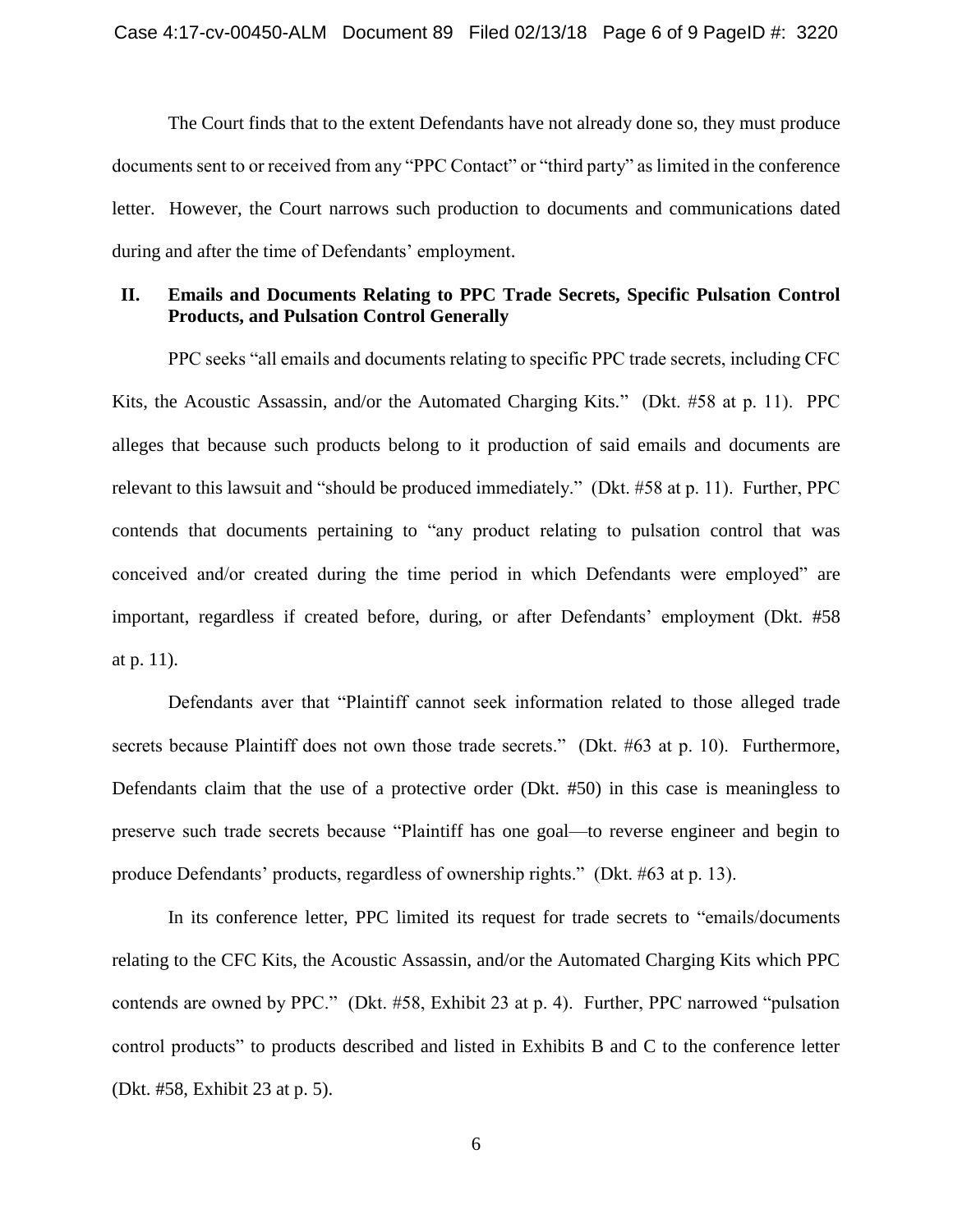The Court finds production of such information and documents is warranted as limited in PPC's conference letter, with the exception that such production is narrowed to documents and communications dated during or after Defendants' employment with PPC. Further, if Defendants are concerned about the preservation of such information, the Court reminds Defendants that it can produce information subject to the Court's protective order:

'ATTORNEY EYES ONLY' material may be disclosed only to the categories of persons and under the conditions described in this agreement. 'ATTORNEY EYES ONLY' material must be stored and maintained by a receiving Involved Person at a location and in a manner that ensures that access is limited to the persons authorized under this agreement.

Confidential Treatment. Protected Documents and any information contained therein shall not be used or shown, disseminated, copied, or in any way communicated to anyone for any purpose whatsoever, except as provided in Paragraph  $(7)(b)$ – $(c)$ .

(Dkt. #50 at ¶¶ 7(a), 9). Additionally, Defendants maintain the option to redact documents in order

to protect any alleged trade secrets or confidential information, subject to providing a privilege

log.

## **III. Emails and Documents Relating to Defendants' Scope of Work with PPC, Information Owned by PPC, and Emails to and from PPC.**

PPC seeks any emails and documents relating to Defendants' scope of work with PPC, information owned by PPC, and emails to and from PPC. Because PPC alleges a "Work Made for Hire" claim, which involves a determination as to whether the works alleged to belong to PPC were within the scope of Defendants' employment, PPC contends such documents and communications are necessary. Regarding the latter requests, PPC clarifies in its conference letter that it "simply seeks information that, on its face, belongs and/or is owned by PPC, as well as emails to and from PPC." (Dkt. #58, Exhibit 23, at p. 7).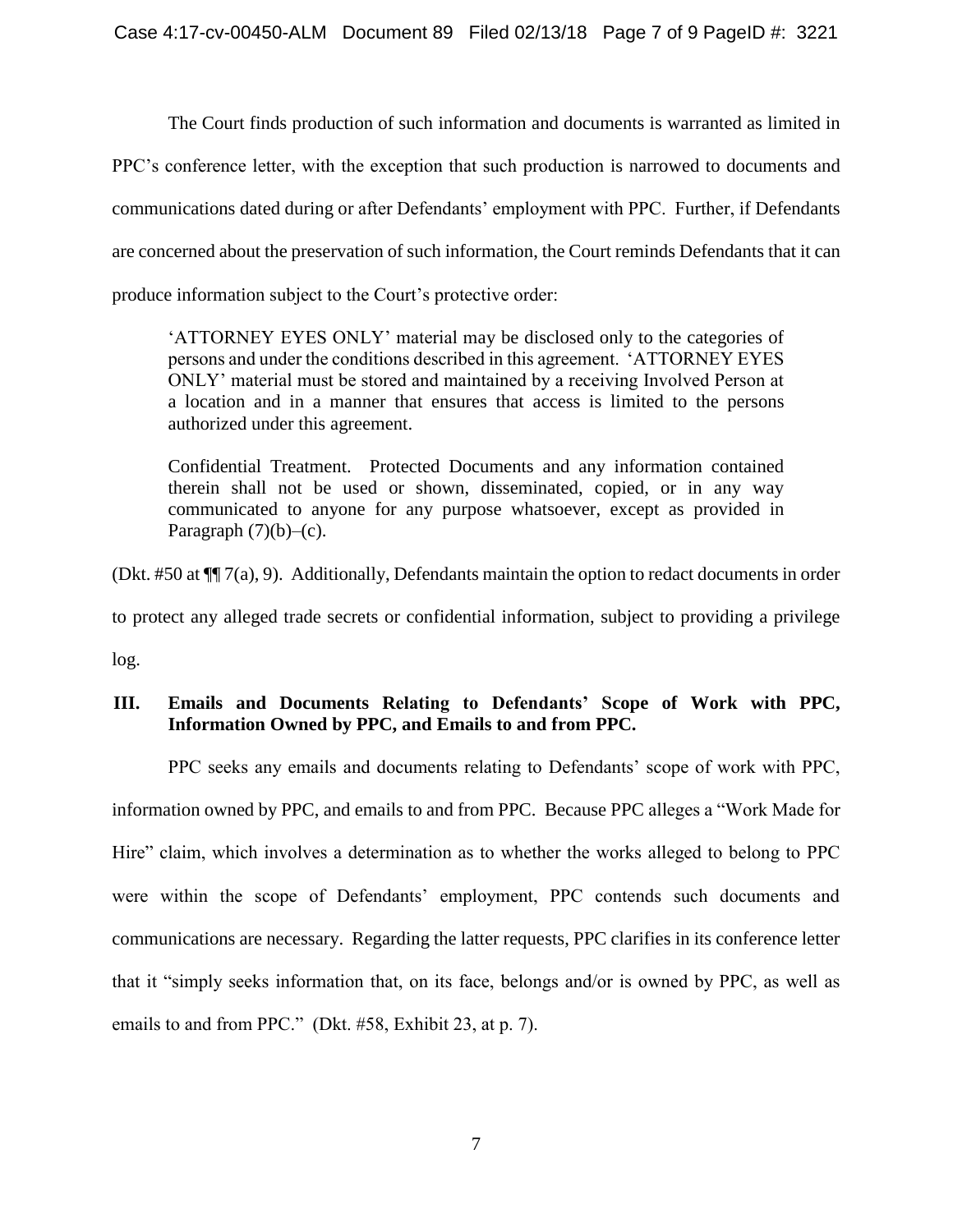The Court finds that to the extent that Defendants have not produced such information, they must do so. However, any production is limited to information dated or obtained during and after Defendants' employment with PPC. Further, to the extent Defendants are concerned that any information is confidential or relates to any trade secrets, the Court reiterates Defendants' ability to produce any information pursuant to the Court's Protective Order and/or in a reasonably redacted format.

### **IV. Emails and Documents Relating to Defendants' Competitive Business.**

PPC alleges that during Defendants employment with PPC, Defendants formed Sigma, began to compete with PPC based on misappropriated confidential information, and used PPC's time and money to further their self-interests. As a result, PPC seeks documents relating to each of Defendants' competitive business activities claiming such information relates to its claims for trade secret misappropriation and breach of fiduciary duty. Further, if PPC is entitled to Defendants' profits, such information "is critical to understand how much Defendants have gained from their unlawful actions." (Dkt. #58 at p. 13). After Defendants objected to the request as overly broad, PPC, in its conference letter, described "competitive business activities" to include "formation documents, corporate governance documents, revenues and net profits earned, employees, agreements with third parties, contacts, types of work, etc." (Dkt. #58, Exhibit 23 at p. 7).

The Court finds to the extent Defendants have not already done so, they must produce all emails and documents related to Defendants' formation documents, corporate governance documents, revenues and net profits earned, employees, agreements with third parties, contacts, and types of work. However, such production is limited to during and after Defendants' employment with PPC.

8